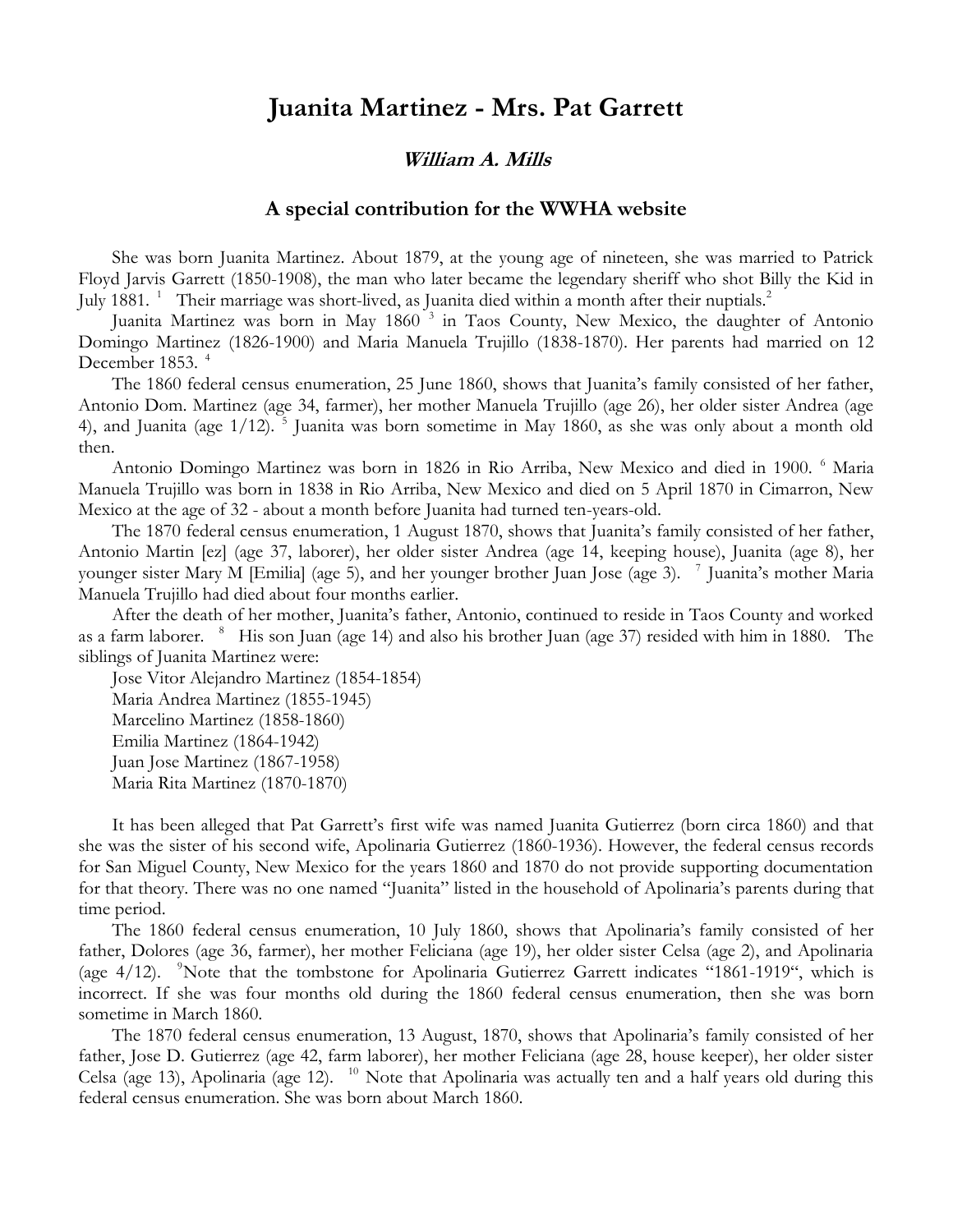To add further evidence that Juanita Martinez was the first wife of Pat Garrett, instead of someone named "Juanita Gutierrez", the following is quoted from Paulita Maxwell Jaramillo (ca 1864-1929) in the 1926 book, *The Saga of Billy the Kid* by Walter Noble Burns. <sup>11</sup> Paulita was the younger sister of Pete Maxwell, who resided in the home where Billy the Kid was shot by Pat Garrett.. <sup>12</sup> Paulita was then recollecting a period of her life from over forty years earlier.

Juanita Martinez, [Pat] Garrett's first wife, and Apolinaria Gutierrez, his second, were sparkling young women, who had the charm of gaiety and light-heartedness and were always surrounded by admirers at our dances. Juanita was the sister of Don Juan Jose Martinez, who still lives in new Fort Sumner. Everyone loved her and mourned for her when an unkind fate changed her bridal gown into a shroud, three weeks after her wedding. Garrett was more fortunate in his second love affair. Soon after his marriage to Apolinaria Gutierrez, he moved to Roswell and I saw little more of him or his wife, but I always understood they were very happy together.

Note that Juanita Martinez's brother Juan Jose Martinez (1867-1958) lived to the age of ninety-one-years. One of Juanita and Jose's siblings was Emilia Martinez Casaus (1864-1941) - and within a period of a century and a half, her family has preserved an original portrait of Juanita Martinez, taken about 1876 when she was in the prime of her teenage years. Juanita strikes an amazing pose that magnifies her natural beauty.



**Juanita Martinez. Photo of original ca 1876 portrait (Courtesy of Renette Day)**

Although Juanita Martinez and Pat Garrett didn't have any children, her sister Emilia Martinez did. And within that family, for many generations, there is a story about Juanita's short-lived marriage to Pat Garrett and how she died at such a young age during her late teens.<sup>13</sup>

On 15 July 1881 *The Lincoln County Leader* [New Mexico] reported: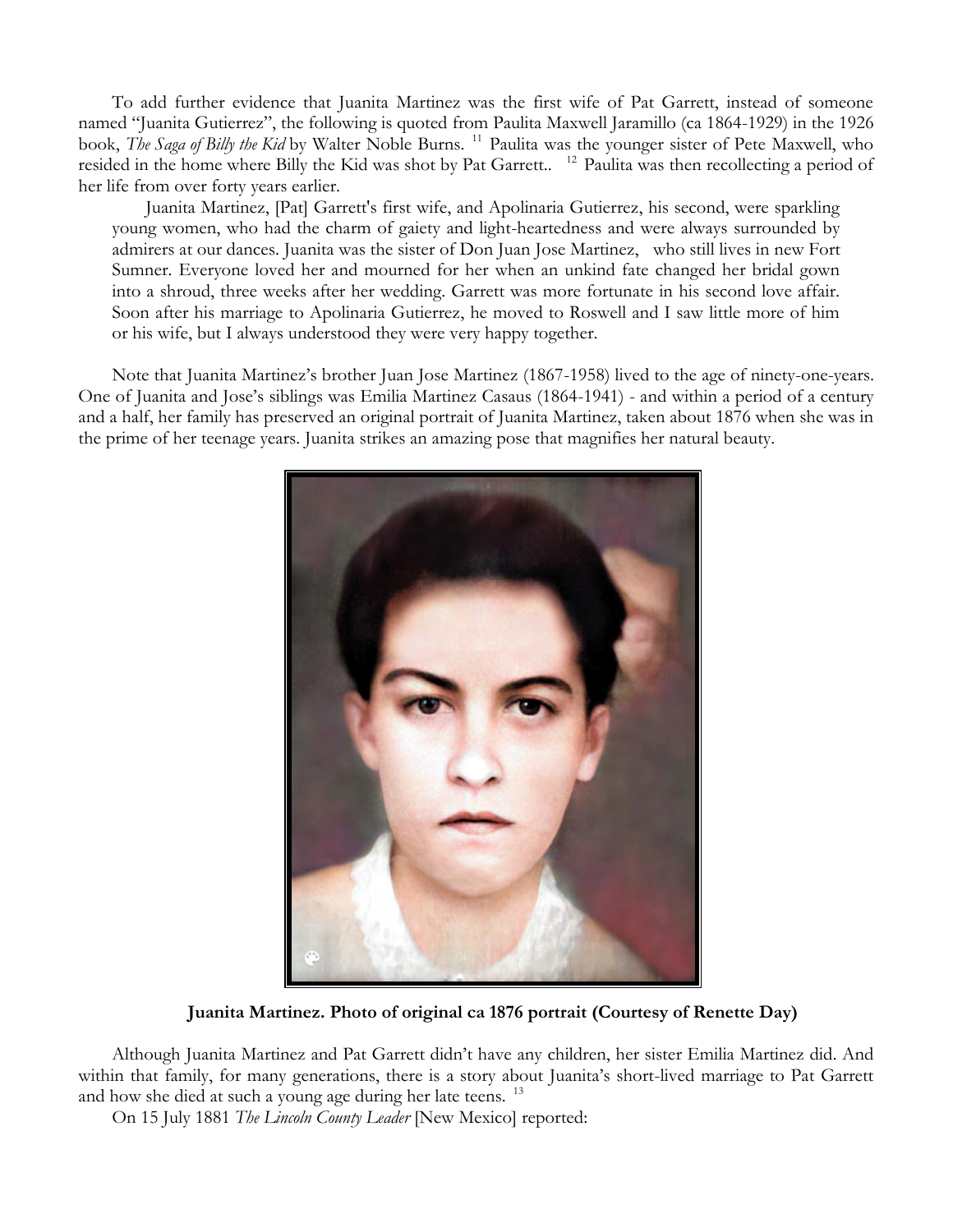Sheriff Pat Garrett, elected by the people of Lincoln County on his personal promise that he would rid this area of cattle rustlers and horse thieves, and fight it out with Billy the Kid, kept his promise last night, July 14, 1881, when he killed The Kid in Pete Maxwell's bedroom outside Fort Sumner. Maxwell, the eyewitness, is the son of the late Lucian B. Maxwell, former owner of the spacious Beaubien-Miranda land grant, known as the Maxwell Land Grant. <sup>14</sup>

Just a little past his 21st birthday, The Kid was buried in a borrowed white shirt, much too large for him, in a thrown together wooden coffin made by a village handyman. He lies in the same cemetery alongside Tom Folliard, Charlie Bowdre, Lucien Maxwell and Juanita Garrett, bride of Pat Garrett."





**Juanita's new memorial marker, Fort Sumner Cemetery (Picture courtesy of David Minton)**

During June and July 2021, Renette Day, Juanita's 2nd great grand niece, went through the process of applying for permission from the village of Fort Sumner, New Mexico Council to have a grave marker installed for Juanita Martinez Garrett. That was no easy task, as documented proof was required in order to have the application approved. After providing sufficient evidence (see previous details from the *Lincoln County Leader* of July 1881), permission was granted. Afterwards, Renette and her mother wasted no time in traveling to Fort Sumner in preparation to have the site of Juanita's grave site marked. Renette, her mother and cousins, Louise Espinosa Shaffer and Edna Sena Baca met with Fort Sumner Mayor Louie Gallegos to select the place for the new marker. Fort Sumner Concrete and Monuments was contracted to design Juanita's new marker - which was installed on 25 September 2021.

What initially began as a quest to document family information derived from conversations about Juanita Martinez Garrett with Renette Day's grandmother, Alice Casaus Sena several decades ago, has now